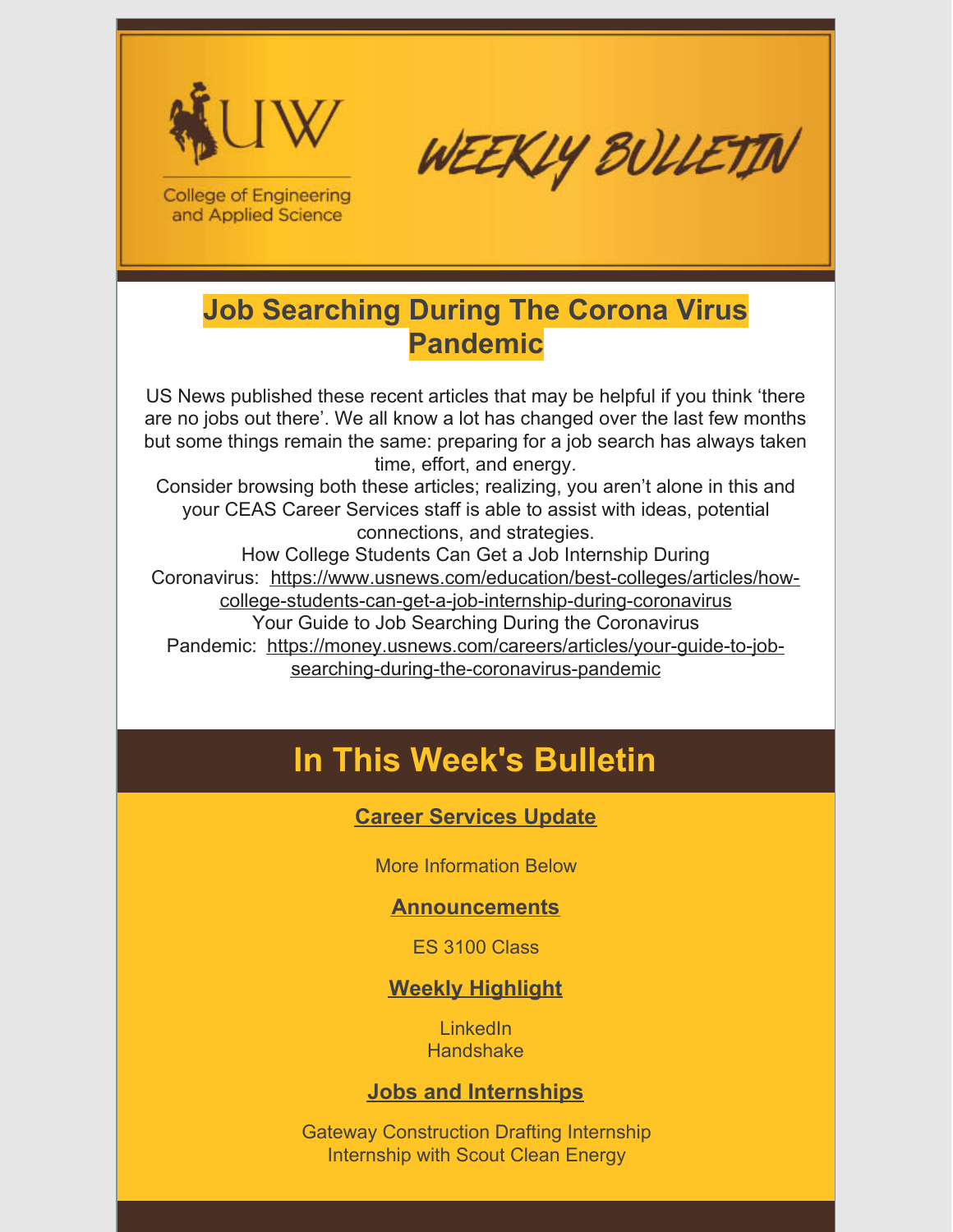### **Career Services Update**

The Career Services team will be working remotely. We are still taking appointments, scheduling information sessions, and available for assistance via phone and email. Contact information is just below.

### **Tyler Grabner | Internship Coordinator**

Email: tgrabner@uwyo.edu

Make an appointment with Tyler by clicking here!

#### **Ann Jones | Associate Director of Career Services**

Email: aljones@uwyo.edu

Make an appointment with Ann by clicking here!

#### **Aurora Noe | Career Peer**

Email: anoe1@uwyo.edu

Make an appointment with Aurora by clicking here!

### **Announcements**

### **ES 3100 Class**

The purpose of this Internship Preparation course is to prepare students for applying to internships in all applicable facets. Students will learn how to build their resume, write job specific cover letters, search for positions, and communicate with employers effectively. This course is a self-study with assignments given weekly. Students will be required to complete assignments and schedule individual appointments with an instructor in order to follow up on assignments.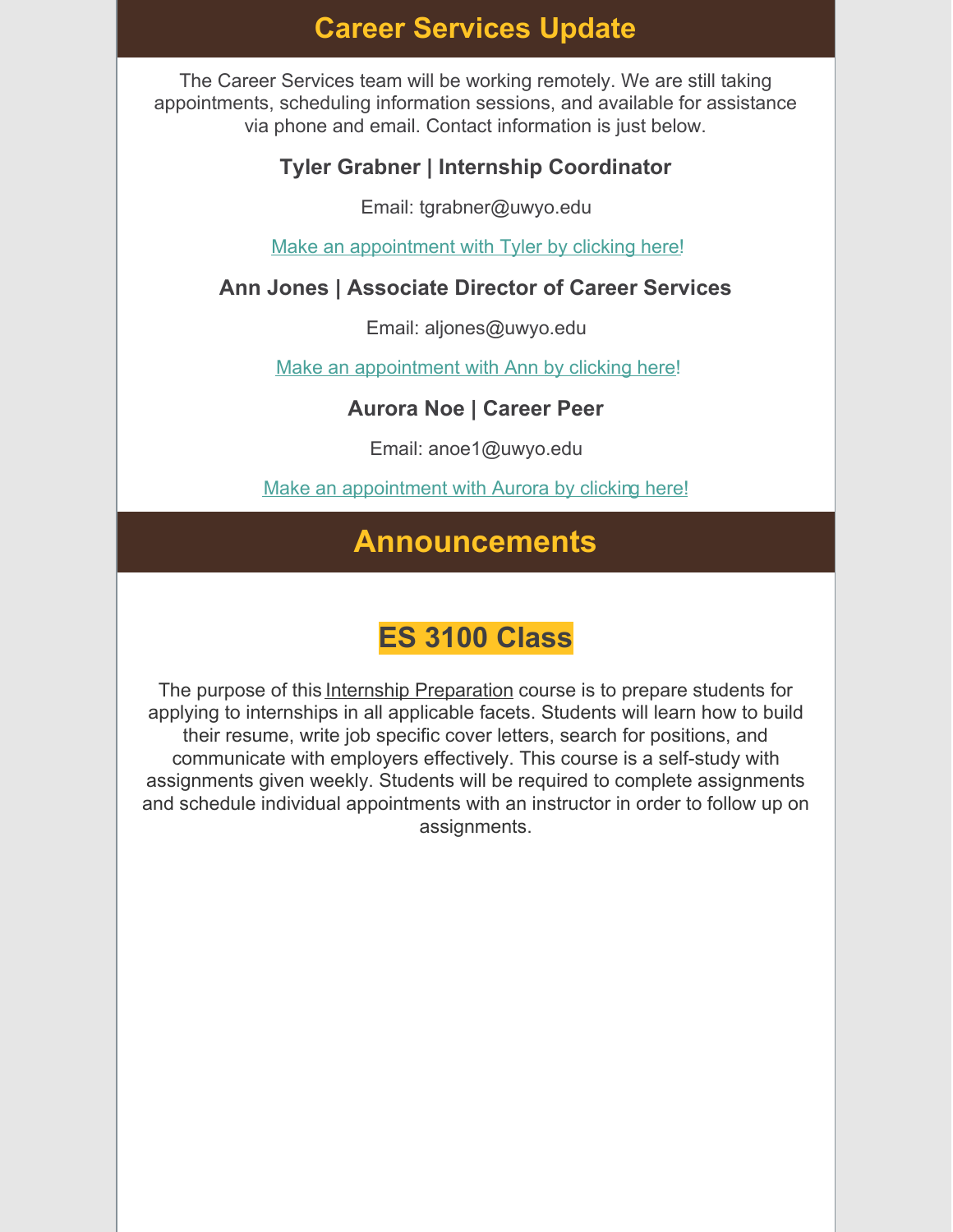

### **Who's Hiring Right Now?**

According to a recent*LinkedIn* article and post, hiring is happening even in this economic downturn.

Instacart is hiring 300,000 contract workers while Amazon hopes to hire 175,000.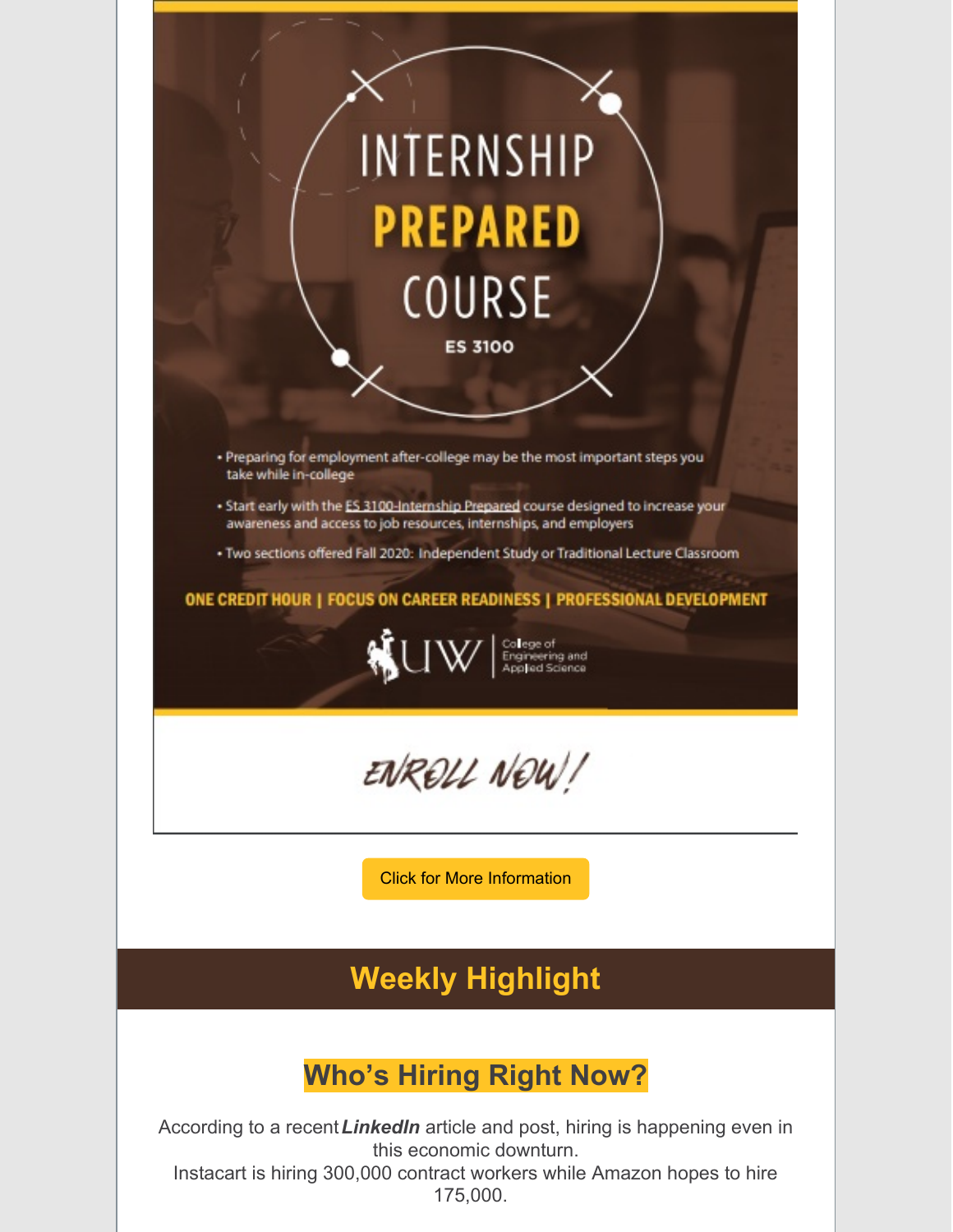Here is the article and list of companies referenced: https://www.linkedin.com/pulse/heres-whos-hiring-right-now-andrew-seaman/ Not finding a company that completely reflects your interest? Consider working a job completely out of your comfort zone. COVID-19 caused us to learn in new and unusual ways so take advantage of it now and stretch your skills even further. Let this be part of the self-discovery story you tell during an interview when asked "How did you re-aligned your motivation and skills during the recent pandemic?" Go forth and show how it's done:

THE WORLD NEEDS<br>MORE COWBOYS.

### **University of Wyoming Handshake**

The University of Wyoming Handshake page is a great resource to learn about job and internship opportunities. This resources will help you to narrow down career and internship opportunities to what you might be interested in. Handshake also allows you to build a profile, that can be visible to employers. Such employers have the ability to contact you if they are interested in you.

You can log into Handshake by clicking here

Each of the following sections will describe a feature of Handshake.



This "Jobs" tab allows you to browse, filter, and even apply for jobs that you are interested in! You can also save jobs to come back to later. In this tab you can view any applications that you have started or submitted. Finally you can see employers, as well as any on-campus interviews that employers may be having!

This "Employers" tab allows your to view all employers that are on Handshake. It also allows you to filter the employers, based on ones that you may be interested in. You can also follow employers, and view only the employers that you follow. You can narrow down employers by searching for them, by their location, by employers with reviews, by the size of the employer, or by the industry of the employer. You can also view students who have worked there in the past and reach out to them directly to network!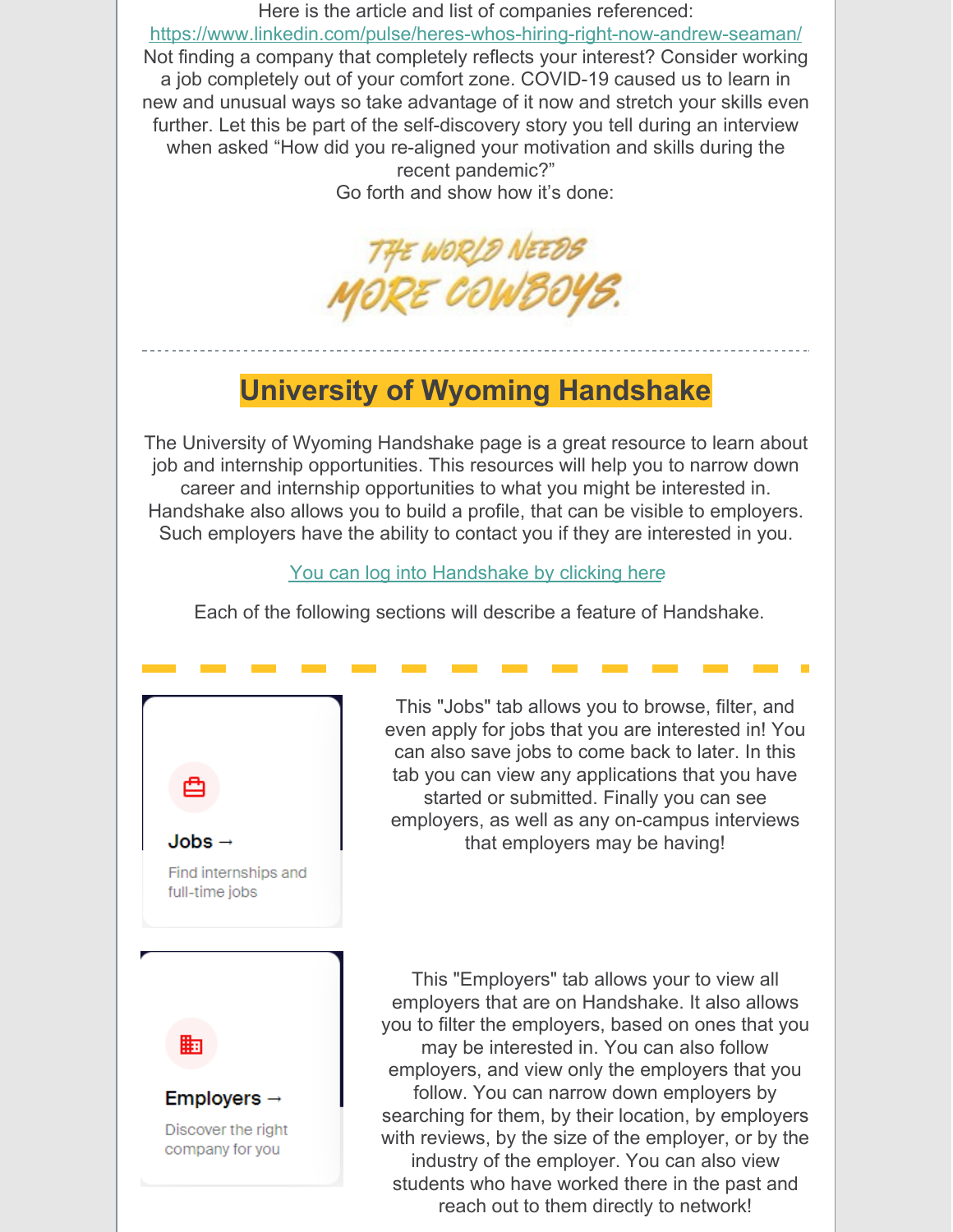

This "Community" tab allows you to explore your fellow students. You can filter such students by name, school, alumni status, school year, majors, previous employers, as well as by student organizations.

This "Career Paths" tab allows you to browse available positions. This tab is similar to the "Jobs" tab. You can mark positions that you are interested in, to save them for later. You can also view information about each position below the title of the position.

This "Events" tab allows you to browse upcoming events both on and off campus. You can search events, find career fairs, request appointments, and explore jobs under this tab. You can also see your upcoming events and interviews. This tab is important to keep you eye on for events that you may be interested in participating in.

This "Career Center" tab allows you to schedule appointments with the University of Wyoming Career Services team. It also allows you to view resources, experience, and surveys. This tab also helps you to connect with mentors who can help you build your career.

It is important to complete and to continue to update your profile in Handshake. This is because it helps employers to know if you would be a good fit for their company. It is important to complete your profile to at least 50%, because it will provide information about you that the employer will most definitely need!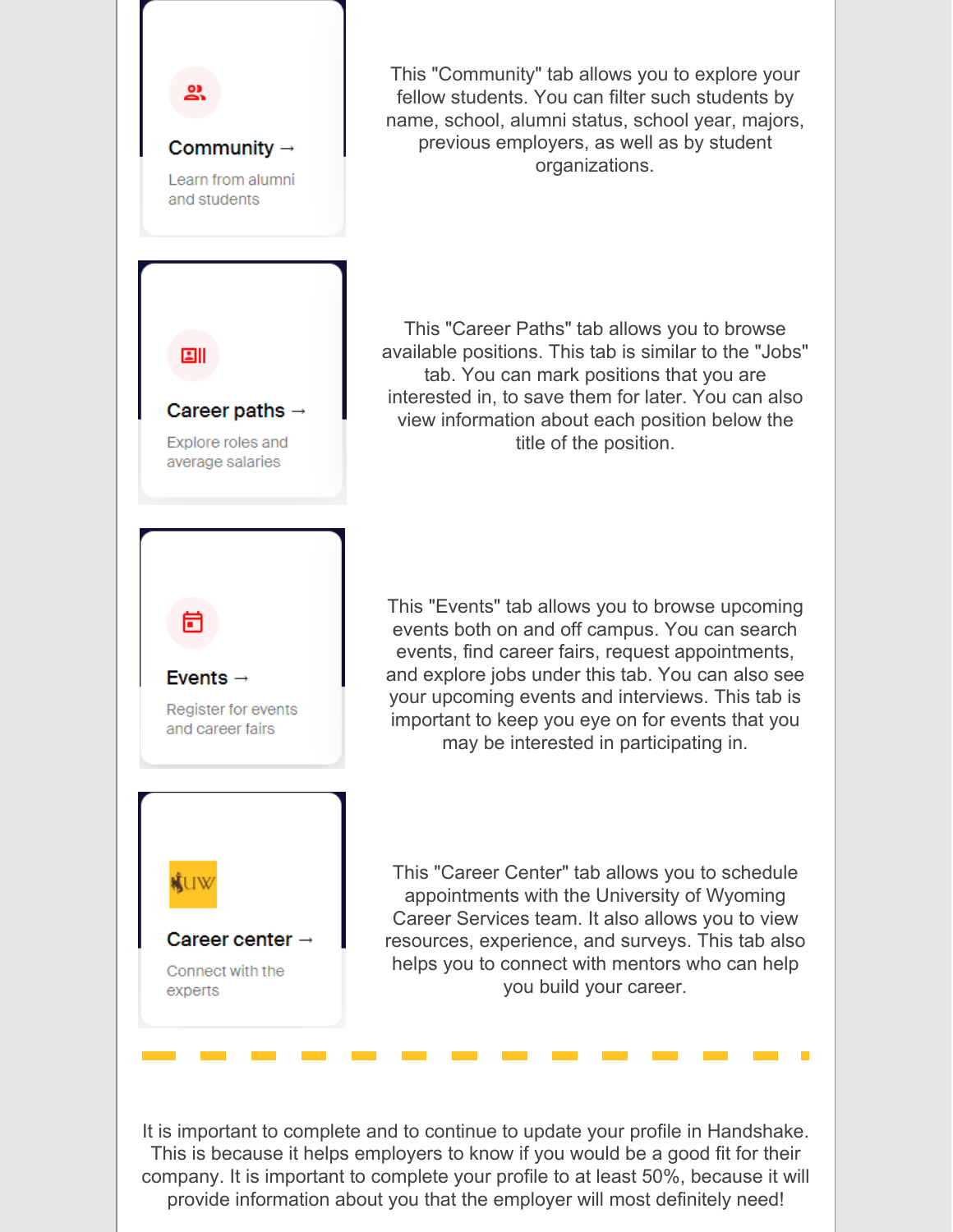

In the upper right hand corner of your screen you will see three icons. You will click on the one that says "AN", but your will have your initials.

Next, this drop down menu will open. You will click on the tab that says "My Profile", at the top of the list. Though, you should also explore the other tabs that are included in this drop down menu.

On the left hand side of the page, you should see a box that is similar to the one shown. This box should be prefilled with your name, institution, major(s), expected graduation date, and your year of college

Finally, below the box with your name, there will be a box that looks like the one shown. Begin by clicking on one of these tabs, now you can start filling in your information. The little bar at the top shows you how complete your profile is. The more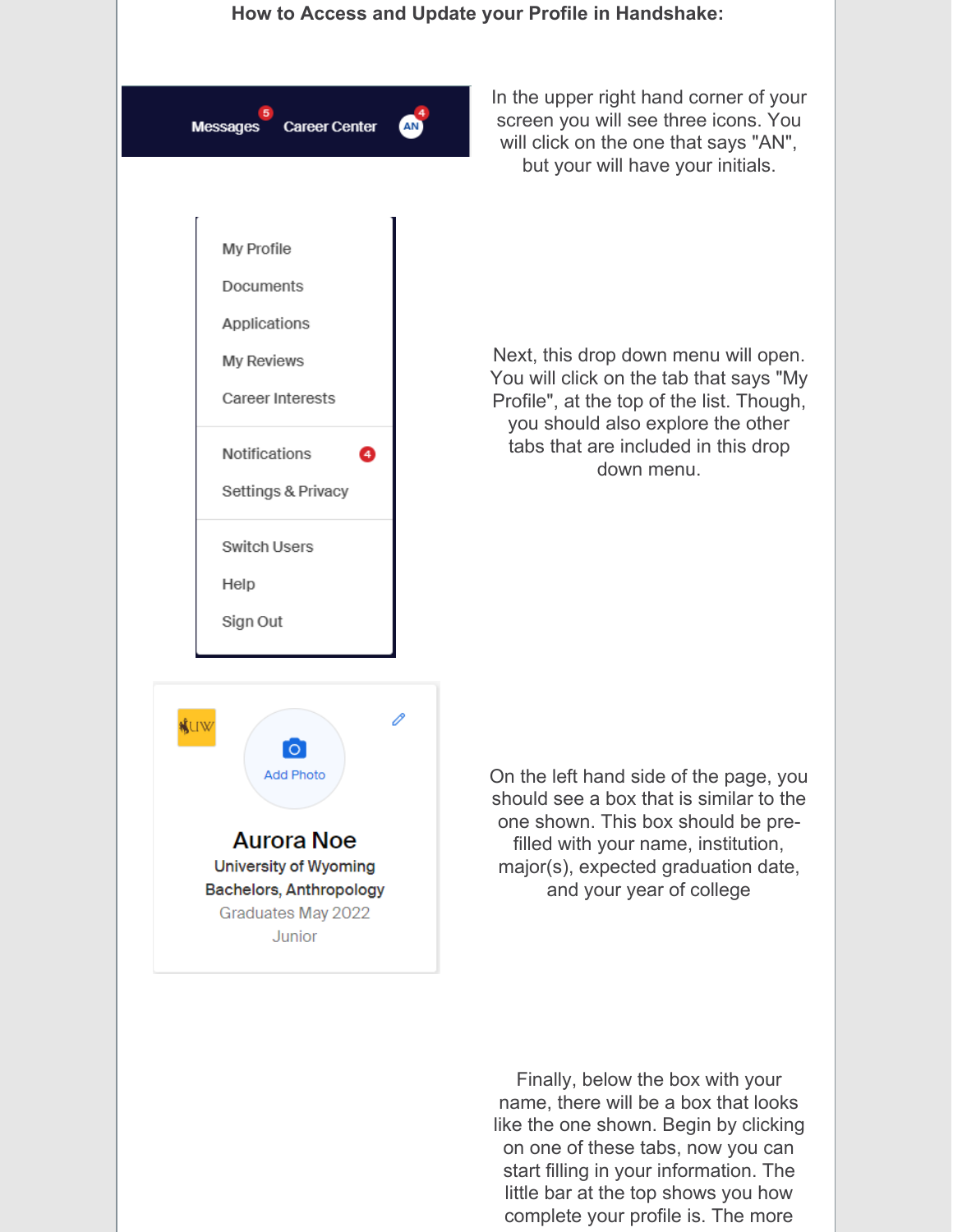Your profile is 35% complete

**Add Work Experiences** 

**Add Organizations** 

**Add Skills** 

**Add Documents** 

complete, the better!

### **Jobs/Internships**

### **Gateway Construction Drafting Internship**

Gateway Construction is currently seeking a drafting intern who will assist our Head Designer. Candidates must be proficient in Revit. Experience using AutoCAD is helpful. Their ideal candidate is self-motivated, eager to learn, listens to directions, organized and has good time management skills. They are looking for an ambitious, talented team player with strong communication skills who is capable of staying focused and meeting deadlines with limited supervision.

#### General Job Duties:

- Design work focused on new homes, primarily using Revit
- Make modifications to existing plans
- Develop new plan
- Produce full plan sets including foundation plans, floor plans, roof plans, elevations, cross sections and detail sheets
- Send out RFPs to suppliers
- Verify shop drawings and other submittals (i.e. cabinets, windows, trusses, etc.)
- Convert AutoCAD plans to Revit
- Assist with brainstorming design idea

#### To Apply:

Please send an application, through regular mail, or email to sean.quinn@gateway-const.com. Address application letter and resume to Sean Quinn at

PO Box 3244 Cheyenne, Wyoming 82003

### **Internship with Scout Clean Energy**

This role will support the Asset Management team's decision-making processes by utilizing real-time data from our 3 operating wind facilities across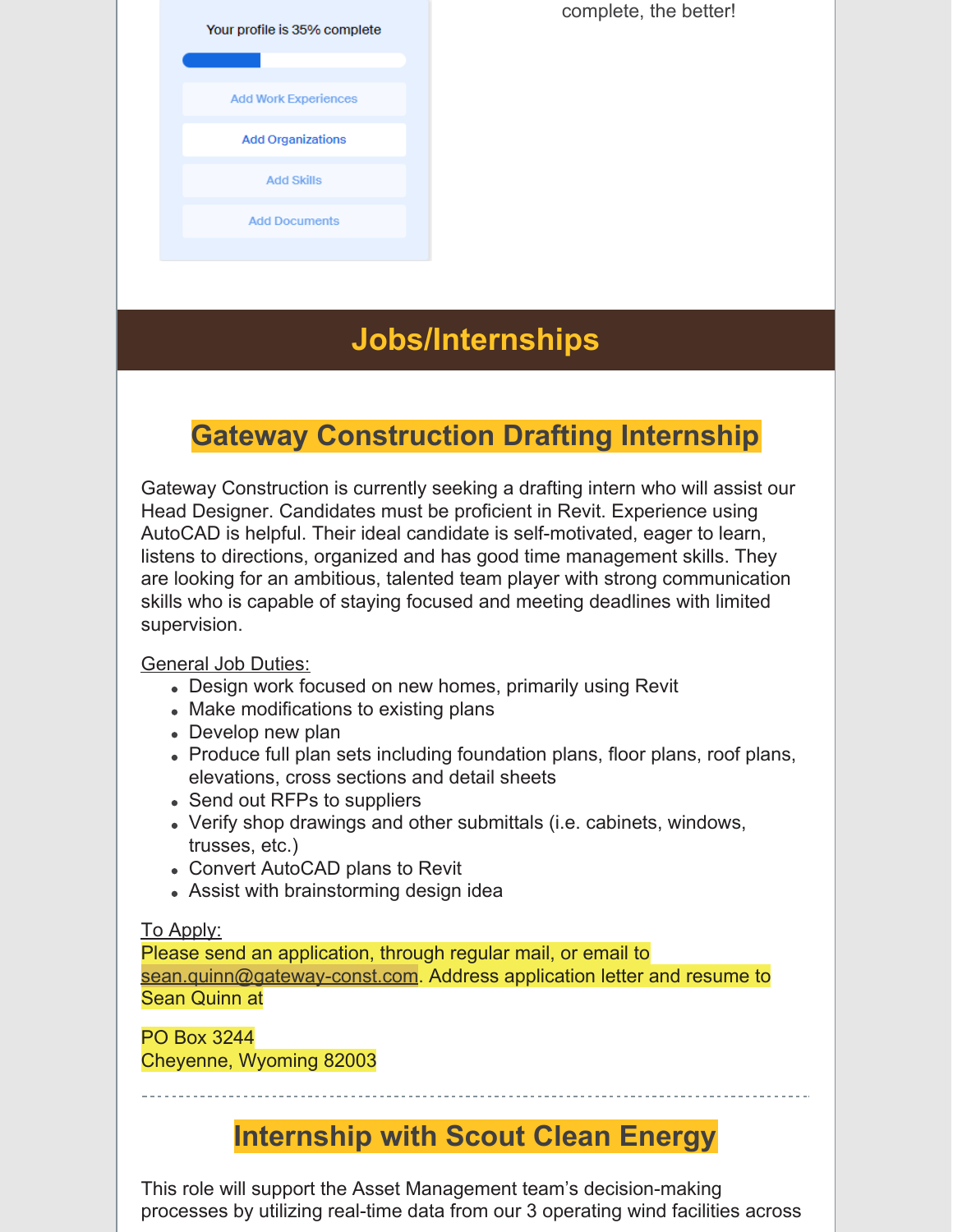the United States. The intern will use their quantitative skills and enhance their capabilities with problem definition, data processing, data analysis, and data visualization in this role. The intern will report directly to the Manager of Remote Operations, a six-year Marine Corps veteran.

**Qualifications** 

- Working towards or recently completed a bachelor's degree in Engineering, Math, Data Science, Business Administration, Economics, Statistics, or a related field
- Interest in the renewable energy industry, specifically the operation of utility-scale wind farms.
- Demonstrated commitment to excellence in delivery and in results.
- Resident of the state of Colorado (for grant-related reasons).
- A working understanding of analytics processes is required; hands-on experience is optional.
- Intermediate to advanced proficiency with Microsoft Office, especially Excel. The successful intern will have experience with using formulas, macros, and pivot tables and will be comfortable with large data sets (e.g., 1 million cells or more).
- Experience as an analytical storyteller, creating charts, graphs, and other data visualization to distill complex information into an easy-to-follow graphic or narrative that is appropriate for multiple levels and types of technical expertise is required.
- Experience with Microsoft Power Bi, Tableau, or Grafana are also preferred.
- Preferred but not required: Experience with databases, SQL, API query, or OSI Soft.

#### To Apply:

Please send a resume and cover letter to info@scoutcleanenergy.com. For more information: www.scoutcleanenergy.com

# ii handshake

- new jobs or internships are posted daily -

Companies recently postings: United States Navy Civil Engineer Corps, VIVID Engineering Group, Inc., Raker Rhodes Engineering, LLC, FirstPass Engineering, Pacific Architects and Engineering (PAE), (and many more!)

Click on the **Handshake** button above and

students use your UW username and password to sign-in; update your student profile if actively seeking employment opportunities